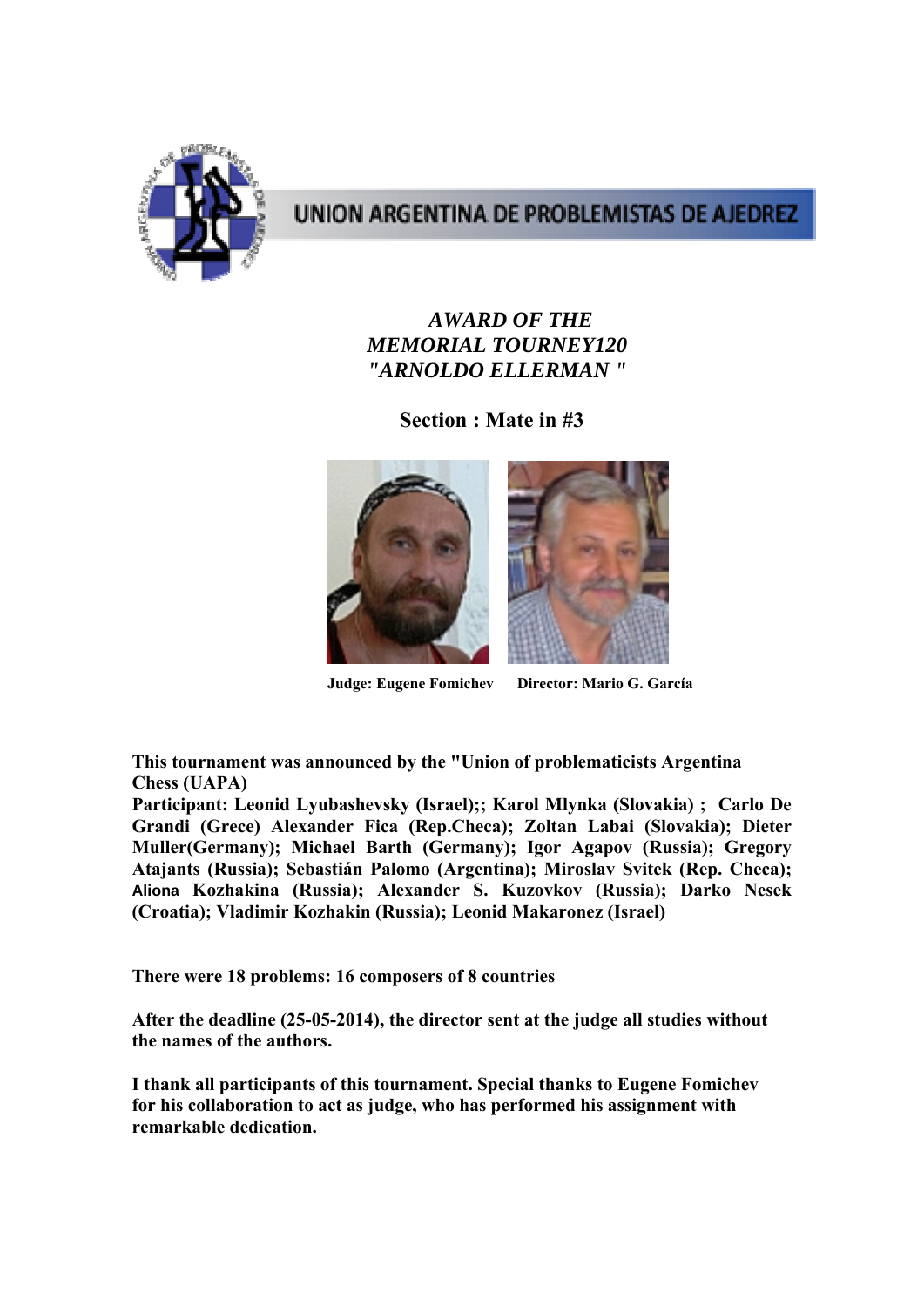## **JUDGE'S REPORT**

Here were 18 anonymous entries of very different quality, from primitive to masterpiece. They are computer checked. Some remarks about received threemovers.

**Nº2 (e6-a6)** – very small originality, compare: *A.Chistiakov, Smena, 1997, Kf2 Rb5 Bd7 Sd4 – Ka4, #3, 1.Be6.* 

**Nº4 (h1-c5)**– complete anticipated by *V.Antipov, Novoe vremia, 1998, Kg8 Qb7 Sa4 Sg4 PPa6 d6, #3, 1.Qb1.* Also this problem already published in July's Problemas. **Nº5 (b1-a3)** – complete anticipated by *L.Kubbel, St.Petersburger Herold, 1908 (1:1).*  **Nº7 (h8-e4)** is only correction of cooked problem in mirror reflection: *M.Klepacek, Prace, 1949, Ka8 Qe1 Bb4 Bd3 Sc5 Sf4 – Kd4 Rb1 Ba1 Sf2 Sg7 PPa2 b3 f6 f3 g3, #3, 1.Ba5! Cook 1.Qe7.* 

**Nº1 (a1-e5)** is nothing new. This matrix presented even with changed model mates 2x2 and all 4 sacrifices (2 by wQ, 2 by wB): *I.Storozhenko, Chervony Girnyk, 1981, 1st H.M., Kf1 Qh4 Bd7 PPa4 b4 c3 c5 c7 – Kd5 Qc8 Bb7 Sg8 PPc6 c4 e6 e5 h3, #3, 1…Qf8, Ba6 2.Bxe6+, Bxc6+, 1.Rf3! –(Qxd7) 2.Rd3+, 1…Qf8, Ba6 2.Qxc4+ Qe4+.*  **Nº8 (c8-d5)** needs in continue of work, because in setting we see only one thematic try 1.Sg4? Qh4! And the author has not 1.Rg4? **Nº10 (e1-e8)** is really #2.

## **Here is my award.**



**1. Bd6? ∞ 2. Rf3+(A) Kd5 3.Rf4# 1. …..Be3 2.Re3+ (B) Kd5 3.Qd3# 1….Bc3 2. Rc3+(C) Kd5 3.Qd3# but 1. …h4:g3! 1. Ba7? ∞ 2.Re3+ (B) Kd5 3.Rd8# 1. …..Bc5 2.Rc3+ (C) Kd5 3.Rc5# 1….Be5 2. Rf3+(A) Kd5 3.Rf4# but 1. …Bc3!** 

**1. Bc7! ∞ 2.Rc3+ (C) Kd5 3.Rd8# 1. …..Bc5 2.Rf3+ (A) Kd5 3.Rf4# 1….Be5 2. Re3+(B) Kd5 3.Re5#**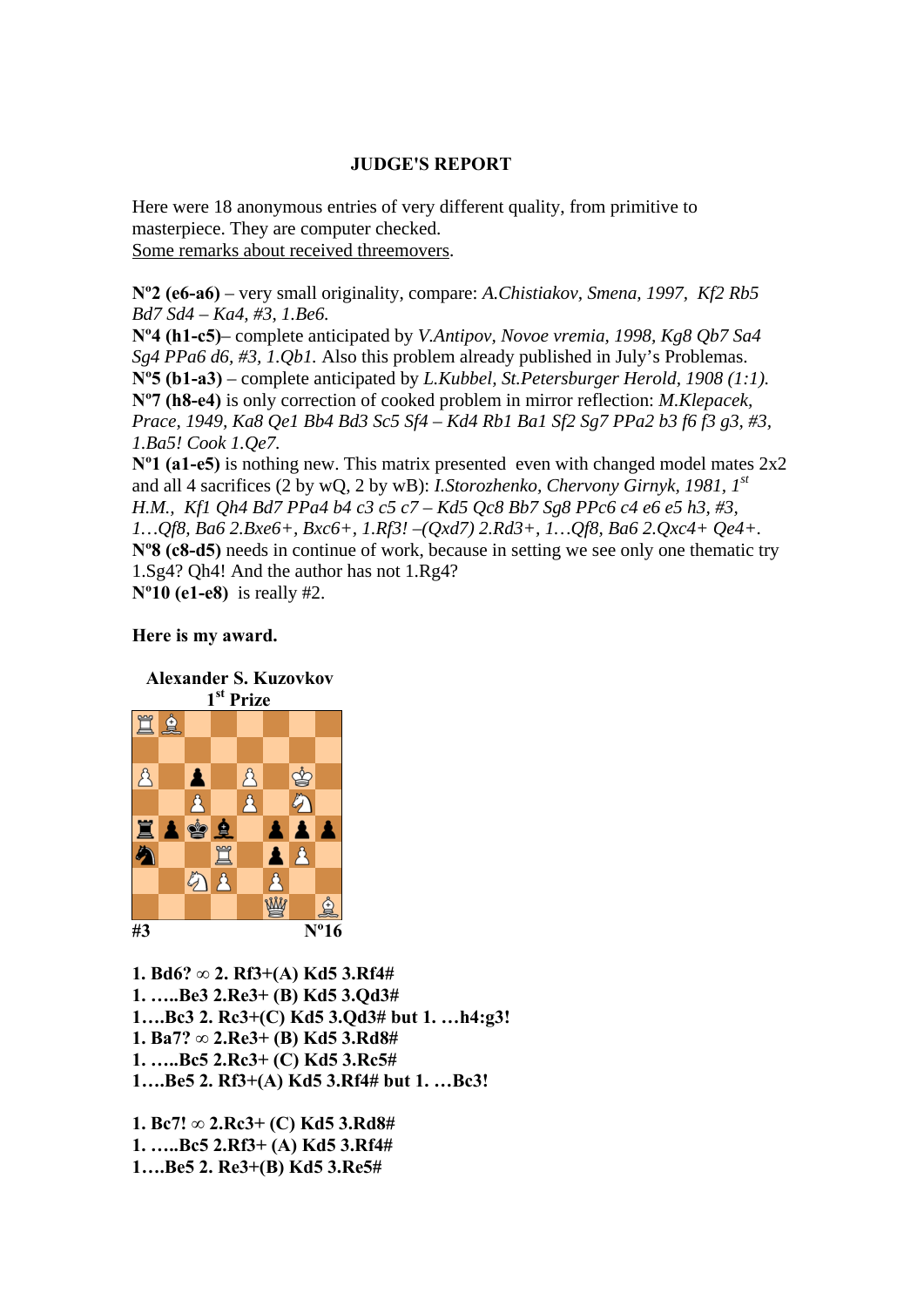Very clever matrix with separation of ordinary R-battery Lacny in 2 phases (compare with *A.Kuzovkov, Probleemblad, 1981, IV Pr*.) into 3 phases. Defenses by black Bishop create a star in common. Very good example for Cyclone III by Peter Gvozdijak. A masterpiece!



**1. Ng5! ~2. Re5+ dxe5 3. fxe5#** 

**1. ... Nd4 2.Ne6 ~ 3.Ng7# 2. ... fxe6 3.Rf8#, 2.... Nxe6 3.Qb1#, 2. ... g4~ 3.Qh3# 1. ... Ne1 2. Nf3 ~ 3. Nxh4# 2. ... g4~ 3.Qh3#, 2. ... Nxf3/g2 3.Qb1# 1. ... Be1 2.Nxf7 ~ 3.Nxd6# 2.... g4~ 3.Qh3# 1. ... g3 2.Qh3+ 2.... Kxf4 3.Ng5 ~ # 1. ... d4 2.Ne6 ~ 3.Ng7# 2.... fxe6 3.Rf8# 2. ... g4~ 3.Qh3#** 

With set play  $1...Sd4$  2. $Qb1+$ ,  $1...g3$  2. $Qf3$ . Keller-paradox in S-S duel with quiet 2<sup>nd</sup> moves by White, changed play in 2 variants, play of different white pieces on same field f3 etc. Rich content in artistic presentation!